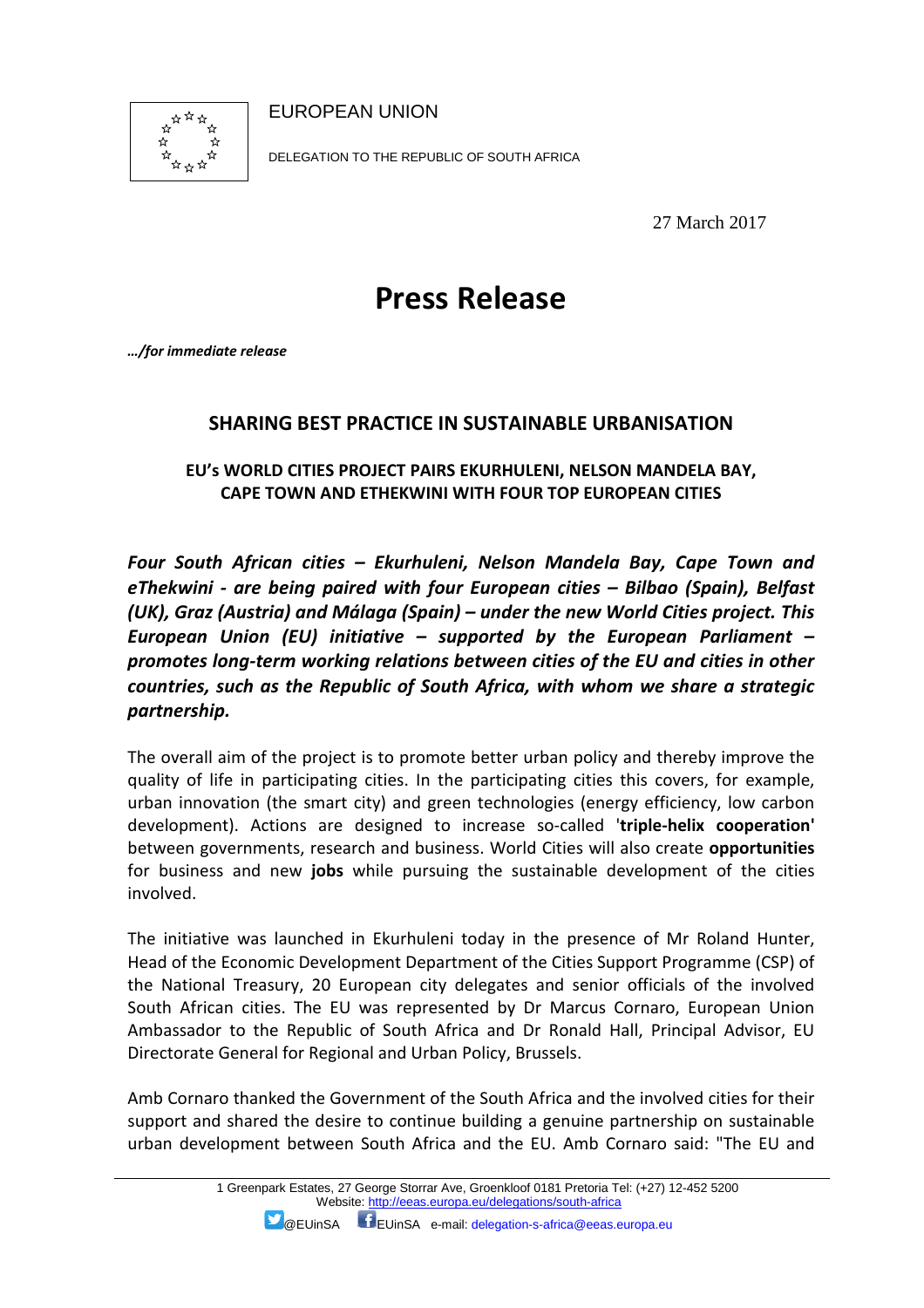South Africa agree that the development of cities is a key factor in the promotion of sustainable development. The majority of our citizens live and will increasingly live in cities, it follows thus that to improve their lives we need to improve both the urban environment as well as services that impact their lives on a daily basis. I am proud to have been able to announce today this EU programme that will allow South Africa to benefit from city-to-city cooperation and experience, between four major European and four important South African cities. This initiative will encourage the development of capacities and will foster exchanges on urban solutions. It will build on the long and wide raging partnerships that unite South Africa and the European Union."

This programme will also provide a unique opportunity to the four South African cities to collaborate and learn from the experiences of Australia, South Korea, Indonesia and Vietnam, who are the other country partners for the EU for the World Cities project.

Dr Ronald Hall, Principal Advisor, EU DG for Regional and Urban Policy, underlined, "In both, South Africa and the EU, we realise that **our policies** for economic and social development will be successful only if they are **successful in our cities**. This is why it is important that we share our knowledge and experience on urban policy, urban transport and mobility; energy efficiency, urban-rural relations and good urban governance. EU regional and urban policy invests over 50 billion euros annually in supporting European regions and cities and we, on our side, are keen to share the results of this experience. Our aim is to build a long-term cooperation platform between the EU and the Republic of South Africa in an effort to address more effectively the major urbanisation challenges of the 21st century". Additionally, Dr Hall spoke of the new EU Urban agenda in accordance with the UN Habitat III and its continuous effort to further promote the international outreach of EU's urban agenda, especially with the South African partners.

### **The conference:**

The half-day conference served to further strengthen the ties between the EU and the Republic of South Africa, and helped develop the way forward for cooperation on sustainable urban development.

In the conference, 30-40 representatives from the EU and South African cities focused on concrete cooperation projects regarding Smart City (transportation, ICT, safety), Urban Economy (innovation, clusters, start-ups), Climate Change (low-carbon, green energy, resilience) and urban regeneration (cultural heritage, green spaces, affordable housing).

The conference was attended by representatives from the national and local governments, private sector, non-governmental organisations, universities and other stakeholders.

*Contact: Frank Oberholzer 012-452-5261 or frank.oberholzer@eeas.europa.eu*